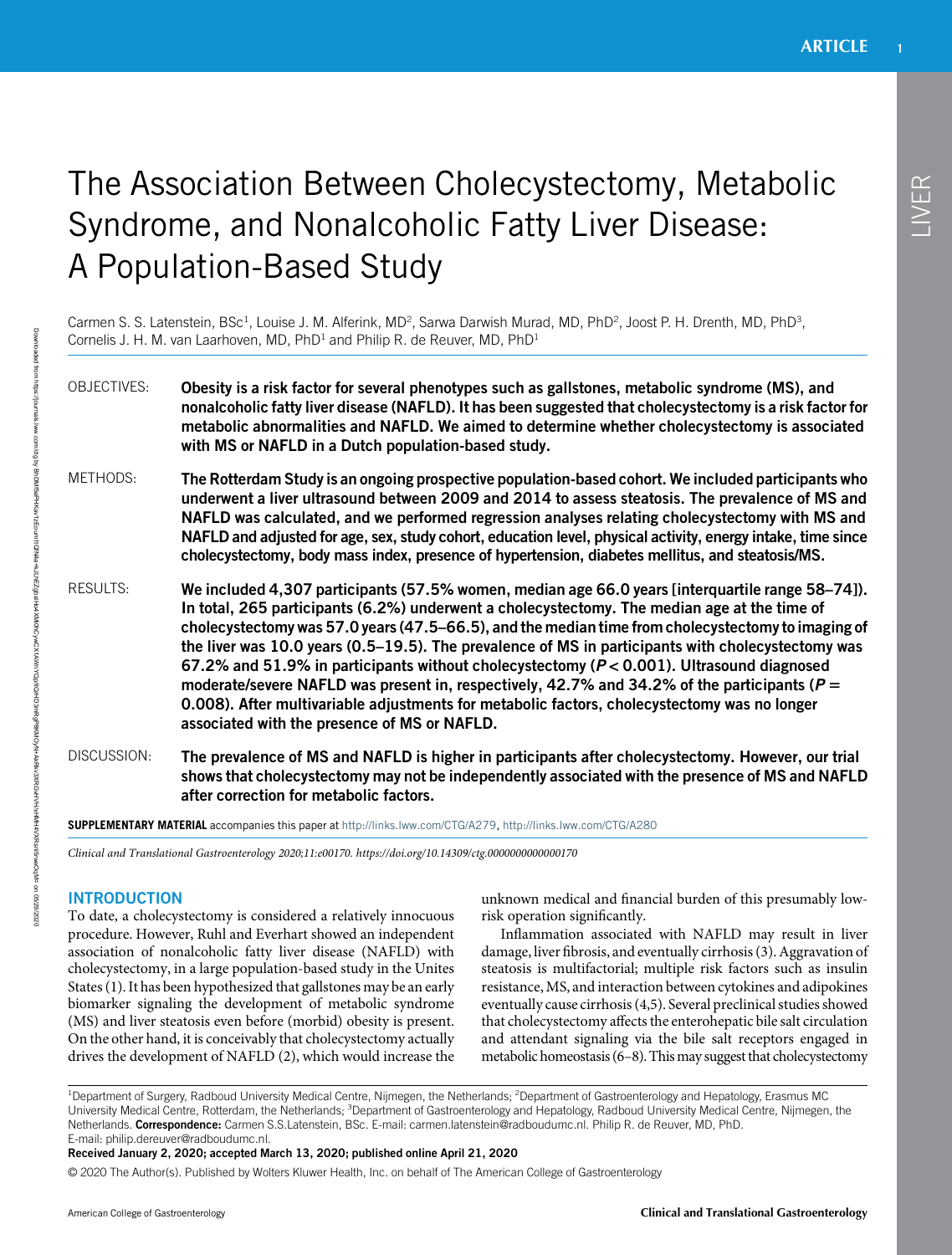In the Netherlands, the prevalence of gallstone disease, MS, and NAFLD is, respectively, 5%–30%, 14%, and 22% and similar with other western countries (9–14). To date, the exact association between cholecystectomy, MS, and NAFLD has not been clarified; that is, current research is conflicting and reported results needs validation. We therefore aimed to determine whether cholecystectomy is associated with MS and NAFLD in a large ongoing Dutch prospective population cohort.

# **METHODS**

#### Study population

This study is an analysis of the Rotterdam Study—a large ongoing population-based cohort of participants aged 45 years and older living in a suburb of Rotterdam, the Netherlands. The rationale and design of this population-based study are previously described (15). For our study, all participants in the Rotterdam Study cohort I, visit 5 (participants  $\geq$  75 years) and cohort III, visit 2 (participants  $\geq 50$  years) were included. These participants visited the research center between March 2009 and June 2014. They had their first visit to the study center between 1989–1993 and 2006–2008, respectively (Figure 1). To exclude participants with secondary steatosis, participants with viral hepatitis B or C, alcoholic misuse (in man  $>$  3 and women  $>$  2 glasses per day), or participants who use steatogenic medication (i.e., methotrexate, tamoxifen, amiodarone, and systemic corticosteroid), for example, for autoimmune hepatitis, were excluded from the NAFLD-group. Participants with a diagnosed autoimmune hepatitis were excluded as well. The Rotterdam Study has been approved by the institutional review board (Medical Ethics Committee) of the Erasmus MC University Medical Center Rotterdam and by the review board of the Dutch Ministry of Health, Welfare and Sports. Written informed consent was obtained from all participants. This research was performed in accordance with the ethical standards of the updated tenets of the Declaration of Helsinki of 2013. The results will be presented according to the Strengthening the Reporting of Observational studies in the Epidemiology (STROBE) guidelines.

# Cholecystectomy

Participants in cohort I were asked for their surgical history at time of inclusion in the cohort. However, participants in cohort III were not asked for their complete surgical history. We therefore additionally linked the data of the Rotterdam study to our nationwide pathology database (PALGA), which has a nationwide coverage from 1991 onward. The database was searched for cholecystectomies in participants of cohort I and III. Of all participants with a cholecystectomy, the year of cholecystectomy was available from the surgical history or PALGA-database.

# Nonalcoholic fatty liver disease

A certified and experienced technician performed the abdominal ultrasounds with a Hitachi HI VISION 900 between 2009 and 2014. All images were re-evaluated by a single hepatologist. Diagnosis of steatosis was determined dichotomously as the presence or absence of a hyperechogenic liver parenchyma, that is, moderate or severe steatosis (16). NAFLD was defined as steatosis on ultrasound with the absence of secondary causes of steatosis (as abovementioned).

# Metabolic syndrome

MS was defined according to the Alberti-2009 method (17). MS was diagnosed when at least 3 of the following risk factors were present: (i) abdominal obesity, defined as  $WC \ge 102$  cm in men and  $\geq$  88 cm in women, (ii) serum triglycerides  $\geq$  150 mg/dL (1.7) mmol/L) or drug treatment for elevated triglycerides, (iii) serum high-density lipoprotein cholesterol  $\leq$ 40 mg/dL (1.0 mmol/L) in men and  $\leq 50$  mg/dL (1.3 mmol/L) in women, or drug treatment for low high-density lipoprotein cholesterol, (iv) blood pressure  $\ge$ 130/85 mm Hg or drug treatment for elevated blood pressure, and (v) fasting plasma glucose  $\geq$  100 mg/dL (5.6 mmol/L) or drug treatment for elevated blood glucose. Participants with missing data regarding MS or unreliable high or low values were excluded.

Diabetes mellitus (DM) was defined as a fasting plasma glu- $\cos\epsilon \ge 110$  mg/dL or drug treatment for elevated blood glucose, and hypertension was defined as a systolic blood pressure  $\ge$ 140 mm Hg, a diastolic blood pressure  $\ge$ 90 mm Hg, or drug treatment for elevated blood pressure.

#### Biochemistry and additional covariates

Fasting blood samples were collected. Blood lipids and fasting plasma glucose were measured using automatic enzyme procedures (Roche Diagnostic GmbH, Mannheim, DE). Hepatitis B surface antigen and antihepatitis C virus were measured by an automatic immunoassay (Roche Diagnostic GmbH). Demographics, education level, medical history, comorbidities, physical activity, and smoking were obtained during a home interview. Total energy intake and alcohol use were assessed using a validated food frequency questionnaire (18). Medication use was obtained from an automatic linkage to the pharmacies. Anthropometric measurements were performed by well-trained research assistants, and weight, height, and waist circumference were measured.

# Statistical analyses

Characteristics of participants were stratified by history of cholecystectomy. Continuous, normally distributed data were presented as mean with the SD and continuous non-normal distrusted data as median with the interquartile range (IQR). Dichotomous data were summarized as frequencies and proportions. Comparison of clinical characteristics between both groups was performed using the  $\chi^2$  test for dichotomous data, the Student  $t$  test for normally distributed continuous data, and the Mann-Whitney U test for skewed continuous data.

Univariate logistic regression analyses were performed to examine the association between cholecystectomy and MS and the association between cholecystectomy and NAFLD. The regression analysis was first performed in a univariable fashion and second with multivariable adjustments. These adjustments were made by the inclusion of age, sex, Rotterdam Study cohort, education level, physical activity, total energy intake, time since cholecystectomy more than 10 years, presence of hypertension, presence of DM, and body mass index (BMI); in the analysis for MS, the presence of steatosis was included in the model, and in the analysis for steatosis, the presence of MS was included. Correlation and multicollinearity between cholecystectomy, MS, and NAFLD were tested. In addition, interaction between the covariables was tested. The outcome of the univariable and multivariable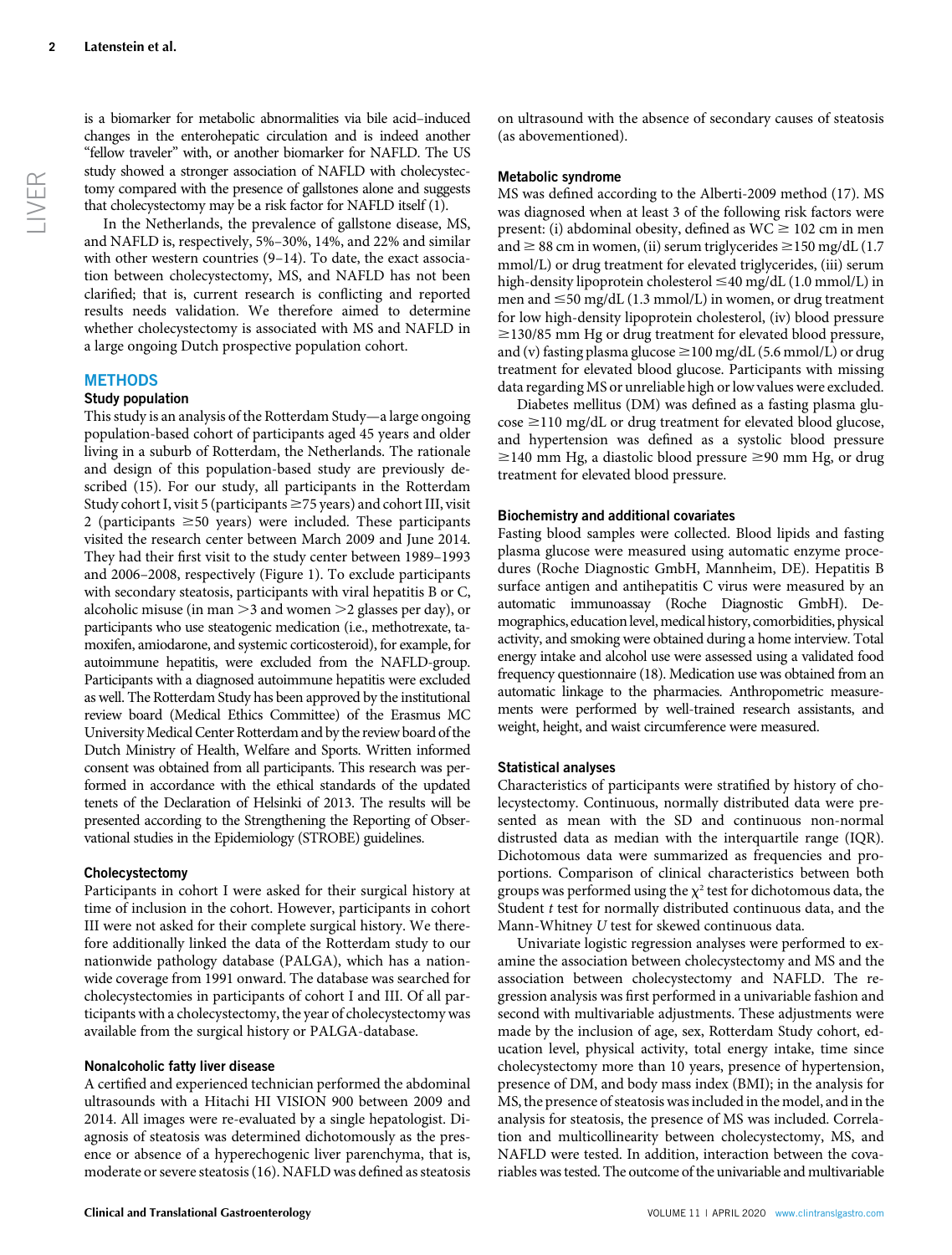

Figure 1. Available data on time line. Participants in cohort I and cohort III of the Rotterdam Study were included. Participants in cohort I had their first visit to the study center between 1989 and 1993. We included data from visit 5 (2009–2011). Participants in cohort III had their first visit to the study center between 2006 and 2008. We included data from visit 2 (2012–2014).

analyses were presented as an odds ratio (OR) and 95% confidence interval (CI).

Several sensitivity analyses were performed. We stratified by sex because of sex differences in the prevalence of cholecystectomy, MS, and NAFLD. To test the robustness of our data, analyses were performed stratified by cohort, and second, data were analyzed in a separate group of nonoverweighed participants (BMI  $<$ 25).

Associations with a P value less than 0.05 will be considered statistically significant. All missing values were considered to be at random and were excluded from the analyses. Analyses were performed using SPSS statistics version 25.0 (IBM).

# RESULTS

#### Study population

Between March 2009 and January 2011 2,147 participants from the Rotterdam Study cohort I and between March 2012 and June 2014 3,122 participants from Rotterdam Study cohort III visited the research center. In total, 904 participants were excluded because there were no data available regarding abdominal ultrasound. Moreover, 58 participants were excluded with missing or unreliable data regarding MS. Hence, in this analysis, 4,307 participants were included (Figure 2). Six hundred fifty-seven participants were excluded for the analyses regarding NAFLD because they fulfilled the criteria for secondary steatosis. None of the included participants had a diagnosed autoimmune hepatitis. So, all data regarding NAFLD were studied in 3,650 participants.

Of the included participants, 57.5% was women, median age was 66.0 years (IQR 58–74), and mean BMI was 27.5  $\pm$  4.4 kg/m<sup>2</sup> (Table 1). MS was present in 2,278 participants (52.9%). Steatosis was present in 35.4% (n = 1,525), and NAFLD in 34.8% (n = 1,269) (Table 2).

#### Cholecystectomy

In 265 participants (6.2%), a cholecystectomy was performed. The median age at time of cholecystectomy was 57.0 years (47.5–66.5). The median interval between cholecystectomy and liver imaging was 10.0 years (0.5–19.5). In Table 1, 265 participants with cholecystectomy were compared with the 4,042 participants without cholecystectomy. Participants with cholecystectomy were older, more often women and (ex-) smokers, used less alcohol, had a lower physical activity and energy intake, and a higher BMI as compared to participants without cholecystectomy. The prevalence of MS in participants with cholecystectomy was  $67.2\%$  (n = 178) and 51.9% in participants without cholecystectomy ( $n = 2,099$ ) ( $P < 0.001$ ). The prevalence of DM was 19.0% in participants with cholecystectomy and 12.2% in participants without cholecystectomy ( $P =$ 0.001); hypertension was present in 78.4% of participants with



Figure 2. Flowchart of inclusion. Participants were included from cohort I and cohort III. Participants with missing ultrasound or metabolic syndrome data were excluded. RS, Rotterdam Study.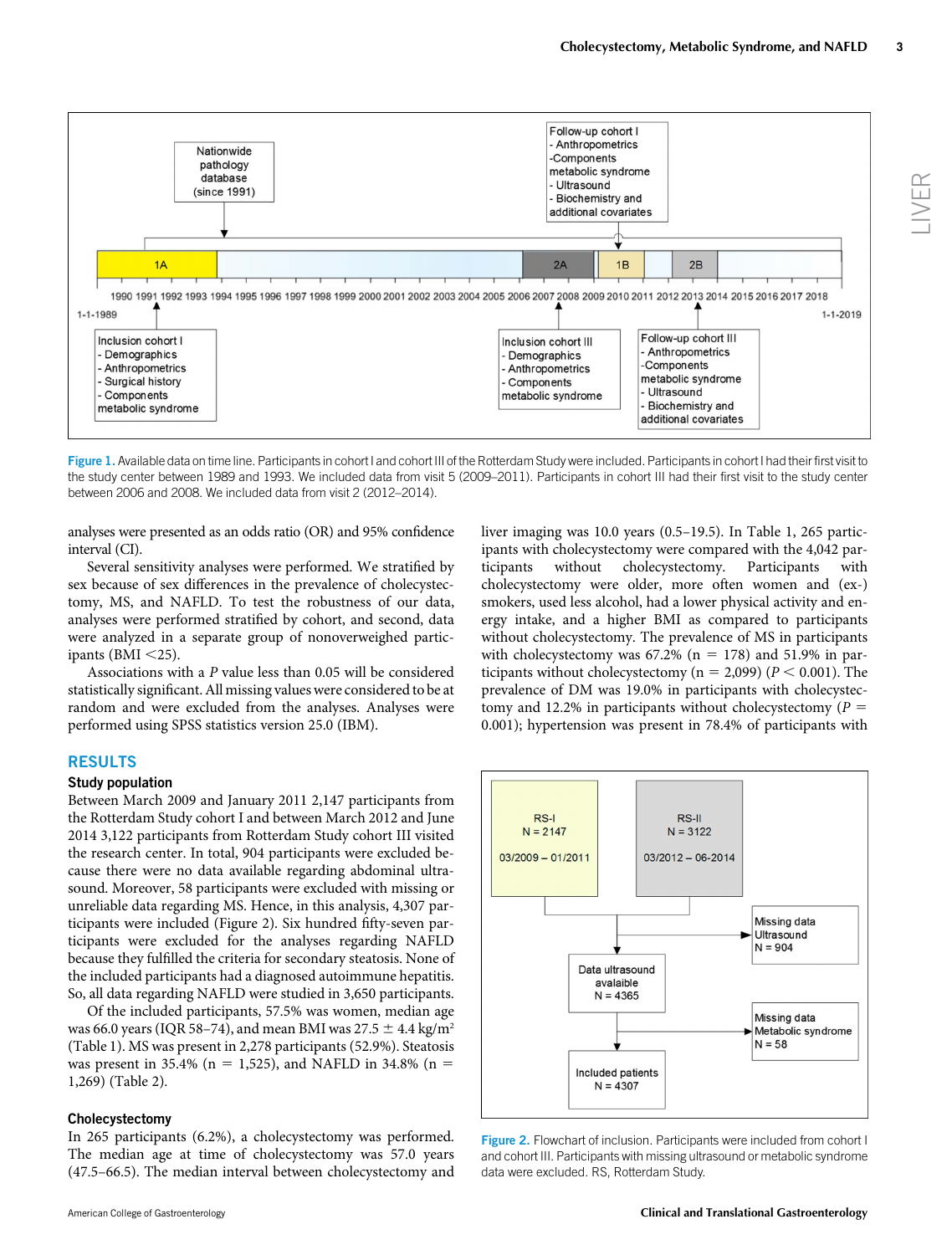|                                   | Total, $N = 4,307$ | No cholecystectomy, $N = 4,042$ | Cholecystectomy, $N = 265$ | P value   |
|-----------------------------------|--------------------|---------------------------------|----------------------------|-----------|
| Age (yr)                          | 66.0 (58-74)       | 65.0 (57-75)                    | 75.0 (66-84)               | $<$ 0.001 |
| Sex-female                        | 57.5               | 56.4                            | 74.3                       | < 0.001   |
| Race <sup>a</sup> —caucasian      | 97.4               | 97.3                            | 98.7                       | 0.187     |
| BMI ( $kg/m2$ )                   | $27.5 \pm 4.4$     | $27.4 \pm 4.4$                  | $29.4 \pm 5.0$             | < 0.001   |
| Weight N/O/Ob                     | 29.3/46.7/24.0     | 30.2/46.7/23.1                  | 16.2/46.8/37.0             | $<$ 0.001 |
| Education L/I/H                   | 47.3/29.6/22.7     | 47.1/29.5/22.9                  | 50.6/30.6/18.9             | 0.280     |
| Smoking <sup>b</sup> N/C/P        | 33.9/41.8/24.3     | 33.9/41.2/24.8                  | 33.6/50.6/15.8             | 0.002     |
| Alcohol (units/d)                 | $0.68(0.1-1.5)$    | $0.74(0.1-1.6)$                 | $0.19(0.1 - 0.7)$          | $<$ 0.001 |
| Activity <sup>c</sup> (MET hr/wk) | $38.5(8.7 - 68.4)$ | 39.7 (9.6–69.8)                 | $22.5(0.1 - 45.5)$         | $<$ 0.001 |
| Energy intake                     | $2,187 \pm 837.7$  | $2,219.9 \pm 820.8$             | $1,906.8 \pm 865.8$        | < 0.001   |
| Age at cholecystectomy            |                    | <b>NA</b>                       | 57.0 (47.5–65.5)           |           |
| Time since cholecystectomy (yr)   |                    | <b>NA</b>                       | $10.0(0.5-19.5)$           |           |

Table 1. Comparison participants without cholecystectomy and with cholecystectomy on study characteristics

Data is presented as mean ( $\pm$ SD), median (IQR) or percentage. All P values less than 0.05 are in bold.

BMI, body mass index; IQR, inter quartile range; L/I/H, low/intermediate/high; MET, metabolic equivalent of task; NA, not applicable; N/C/P, never/current/past; N/O/Ob, normal/overweight/obese.

<sup>a</sup>Data according race were available for 3,923 participants.

<sup>b</sup>Data according smoking were available for 4,069 participants.

c Data according activity were available for 3,671 participants.

cholecystectomy and in 69.2% of participants without cholecystectomy ( $P = 0.002$ ). NAFLD was present in, respectively, 42.7% and 34.2% ( $P = 0.008$ ) (Table 2).

Differences in characteristics between participants with and without MS and NAFLD are shown in Table 1, Supplementary Digital Content 1, [http://links.lww.com/CTG/A279,](http://links.lww.com/CTG/A279) and Table 2, [http://links.lww.com/CTG/A280,](http://links.lww.com/CTG/A280) respectively.

# Cholecystectomy and metabolic syndrome

Cholecystectomy was associated with MS in univariable logistic regression analysis (Table 3). After multivariable adjustments for metabolic factors (steatosis, hypertension, and DM), cholecystectomy was no longer associated with MS (Table 4). Steatosis and MS were significantly correlated ( $r = 0.309, P < 0.001$ ); however, there was no multicollinearity (VIF 1.1). Interactions between covariables and cholecystectomy were tested and found to be not significant.

# Cholecystectomy and NAFLD

Cholecystectomy was associated with NAFLD in univariable logistic regression analysis (Table 3). However, after multivariable adjustments for metabolic factors, this association was no longer significant (Table 4). DM and hypertension had a significant interaction (OR 0.422, 95% CI 0.181-0.987,  $P = 0.047$ ). No other interactions between covariables and cholecystectomy were found.

Table 2. Comparison participants without cholecystectomy and with cholecystectomy on metabolic syndrome and liver imaging

|                                    | Total, $N = 4,307$ | No cholecystectomy, $N = 4,042$ | Cholecystectomy, $N = 265$ | P value |
|------------------------------------|--------------------|---------------------------------|----------------------------|---------|
| Diabetes mellitus                  | 12.6               | 12.2                            | 19.0                       | 0.001   |
| Hypertension                       | 69.7               | 69.2                            | 78.4                       | 0.002   |
| Waist circumference <sup>a</sup>   | 44.3               | 42.9                            | 64.5                       | < 0.001 |
| Fasting plasma glucose >100 mg/dL  | 47.7               | 47.2                            | 54.4                       | 0.025   |
| Triglycerides $>150$ mg/dL         | 46.6               | 46.1                            | 54.0                       | 0.013   |
| $HDL-Cb$                           | 45.4               | 44.9                            | 52.8                       | 0.012   |
| Blood pressure $\geq$ 130/85 mm Hg | 80.3               | 79.9                            | 87.5                       | < 0.001 |
| Metabolic syndrome                 | 52.9               | 51.9                            | 67.2                       | < 0.001 |
| <b>Steatosis</b>                   | 35.4               | 34.9                            | 43.0                       | 0.007   |
| <b>NAFLD<sup>c</sup></b>           | 34.8               | 34.2                            | 42.7                       | 0.008   |

Data are presented as percentages. All P values less than 0.05 are in bold.

HDL-C, high-density lipoprotein cholesterol; NAFLD, nonalcoholic fatty liver disease.

<sup>a</sup> Female waist circumference of  $> 88$  cm and male waist circumference of  $>$  120 cm.

<sup>b</sup>Female HDL-C of <50 mg/dL and male HDL-C of <40 mg/dL.

<sup>c</sup>NAFLD was measured in 3,650 participants.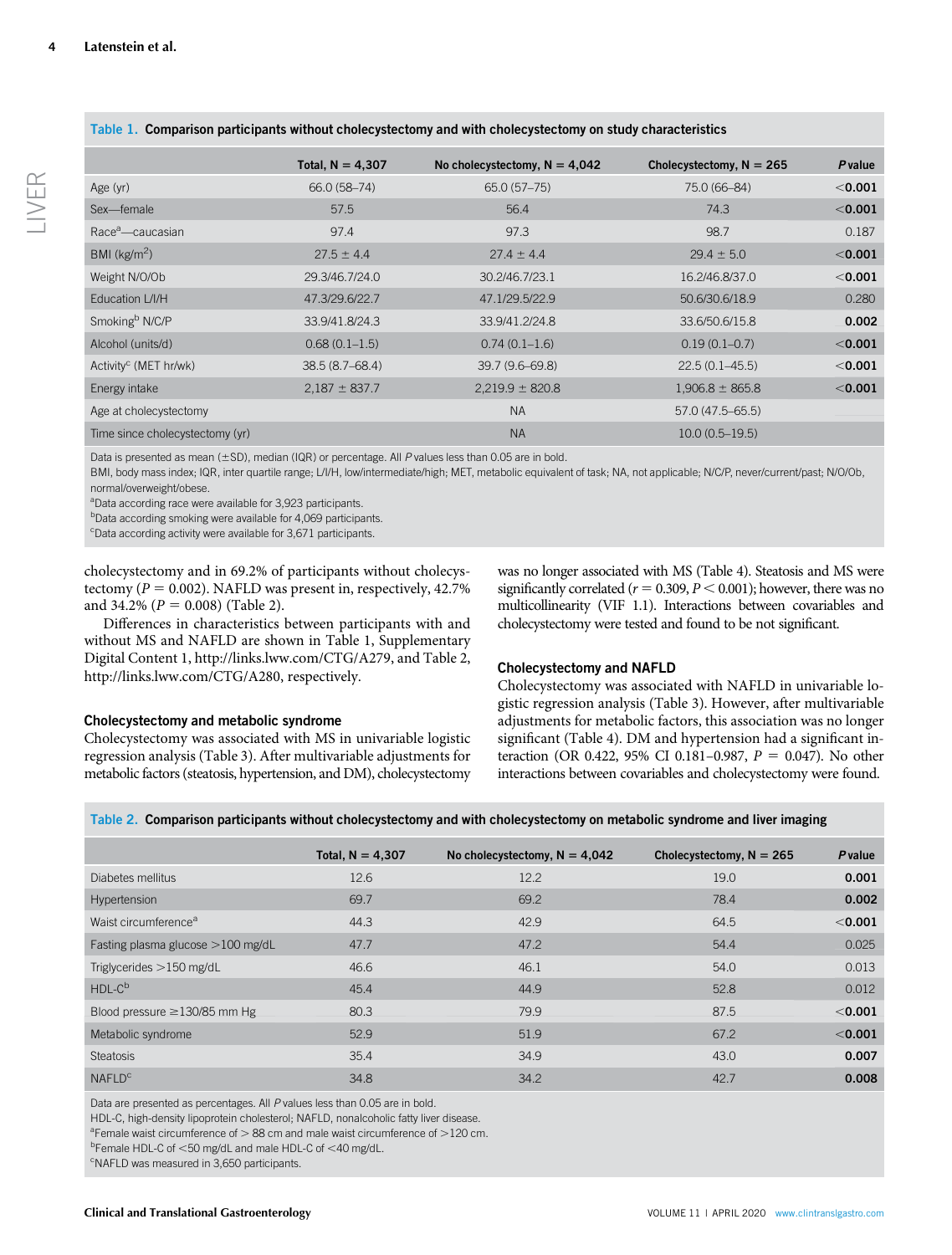# Univariable regression with metabolic syndrome as outcome  $N = 4,307$ Univariable regression with NAFLD as outcome  $N = 3,650$ OR 95% CI P value OR 95% CI P value Age 1.03 1.03 1.02–1.03 < **0.001** 1.00 0.99–1.01 0.440 Sex—female 0.79 0.70–0.89 ,0.001 0.95 0.83–1.10 0.507 Rotterdam study cohort 1 1.41 1.24–1.60  $\leq$  0.001 1.04 0.90–1.97 0.602  $Caucasian<sup>a</sup>$  0.97 0.92 0.87–1.92 0.205 1.49 0.94–2.37 0.092 Education—low 1.58 1.36–1.85 ,0.001 1.67 1.39–2.01 ,0.001 Smoking<sup>b</sup> 1.22 1.04–1.44 **0.017** 1.15 0.96–1.39 0.137 Alcohol 0.99 0.95–1.04 0.744 0.99 0.89–1.10 0.788 Physical activity<sup>c</sup> 0.99 0.99–0.99 ,0.001 0.99 0.99–0.99 ,0.001 Total energy intake  $0.83$   $0.76-0.90$   $< 0.001$  0.88 0.80-0.97 0.013 BMI 1.26 1.23–1.28 < **0.001** 1.27 1.24–1.29 < **0.001** Cholecystectomy **1.89** 1.46–2.47  $\leq$  **0.001** 1.43 1.10–1.87 **0.008** Age at time of cholecystectomy 1.01 0.99-1.02 0.434 1.00 0.99-1.01 0.442 Cholecystectomy  $> 10$  years ago  $1.92$   $1.34-2.77$   $< 0.001$   $1.77$   $1.23-2.53$  0.002 Metabolic syndrome **NA** NA NA NA NA 4.00 3.45–4.65 <0.001 Diabetes mellitus 14.22 10.24–19.74 ,0.001 3.78 3.09–4.63 ,0.001 Hypertension 5.77 4.98–6.68 < **0.001** 4.00 3.45–4.65 < **0.001** 4.00 < **3.45** Steatosis 3.96 0.35–4.57 ,0.001 NA NA NA NAFLD 4.00 3.45–4.65 ,0.001 NA NA NA

Table 3. Univariable logistic regressions with metabolic syndrome and NAFLD as dependent variable

All P values less than 0.05 are in bold.

BMI, body mass index; CI, confidence interval; NA, not applicable; NAFLD, nonalcoholic fatty liver disease; OR, odds ratio.

<sup>a</sup>Data according race were available for 3,923 participants.

<sup>b</sup>Data according smoking were available for 4,069 participants.

<sup>c</sup>Data according activity were available for 3,671 participants.

# Secondary analysis

In the multivariable regression analyses, sex was independently associated with the presence of MS (sex, women: OR 0.810, 95% CI 0.672-0.975,  $P = 0.026$ ) and also for with the presence of NAFLD after correction for the metabolic factors (sex, women: OR 0.794 95% CI 0.644–0.978,  $P = 0.030$ ). We performed the multivariable regression analyses separately for men and women. In men, a trend toward an association between cholecystectomy and MS was found in multivariable logistic regressions (OR 2.239, 95% CI 0.923-5.434,  $P = 0.075$ ). Multivariable regressions in women showed no significant association between cholecystectomy and MS (OR 1.320, 95% CI 0.686–2.537,  $P = 0.450$ . In line with the main analysis, no significant association was found in multivariable analyses between cholecystectomy and NAFLD stratified by sex (men: OR 0.912, 95% CI 0.317-2.624,  $P = 0.864$ , women: OR 1.070, 95% CI 0.572-1.999,  $P = 0.833$ ).

# Sensitivity analysis

Separate multivariable analyses for cohort I (age  ${\geq}75$  years) and cohort III (age  $\geq$  50 years) demonstrated no significant association between cholecystectomy and MS in cohort I (OR 1.146, 95% CI 0.547–2.402,  $P = 0.718$ ; however, the association between cholecystectomy and MS in cohort III showed a trend toward association (OR 2.029, 95% CI 0.958-4.295,  $P = 0.064$ ). For

NAFLD, no significant associations were found (cohort I OR 1.126, 95% CI 0.505–2.511,  $P = 0.772$ ; cohort III OR 1.003 95% CI  $0.489 - 2.057$ ,  $P = 0.994$ ).

Analyzing only participants with a normal BMI ( $\leq$ 25 kg/m<sup>2</sup>), resulted in similar findings, no significant association between cholecystectomy and MS, or NAFLD, was found in multivariable regression analyses (MS: OR 0.811, 95% CI 0.230–2.862,  $P =$ 0.745, NAFLD: OR 1.026, 95% CI 0.604-1.744  $P = 0.924$ ).

# **DISCUSSION**

The results of this study show that cholecystectomy is not independently associated with the presence of MS and NAFLD after correction for metabolic factors. Although the prevalence of NAFLD in this population is high (34.8%) and is even higher in participants with a previous cholecystectomy (42.7%), we found that after adjustment for multiple metabolic factors cholecystectomy was not associated with the presence of NAFLD nor with the presence of MS.

These results are at odds with the findings of population-based study with more than 12,000 participants in the United States (1). These researchers found an independent association of NAFLD with cholecystectomy after adjustment for multiple metabolic factors in a large population-based study of the NHANES. Although their study was methodologically different, it screened all patients for gallstones with ultrasound and compared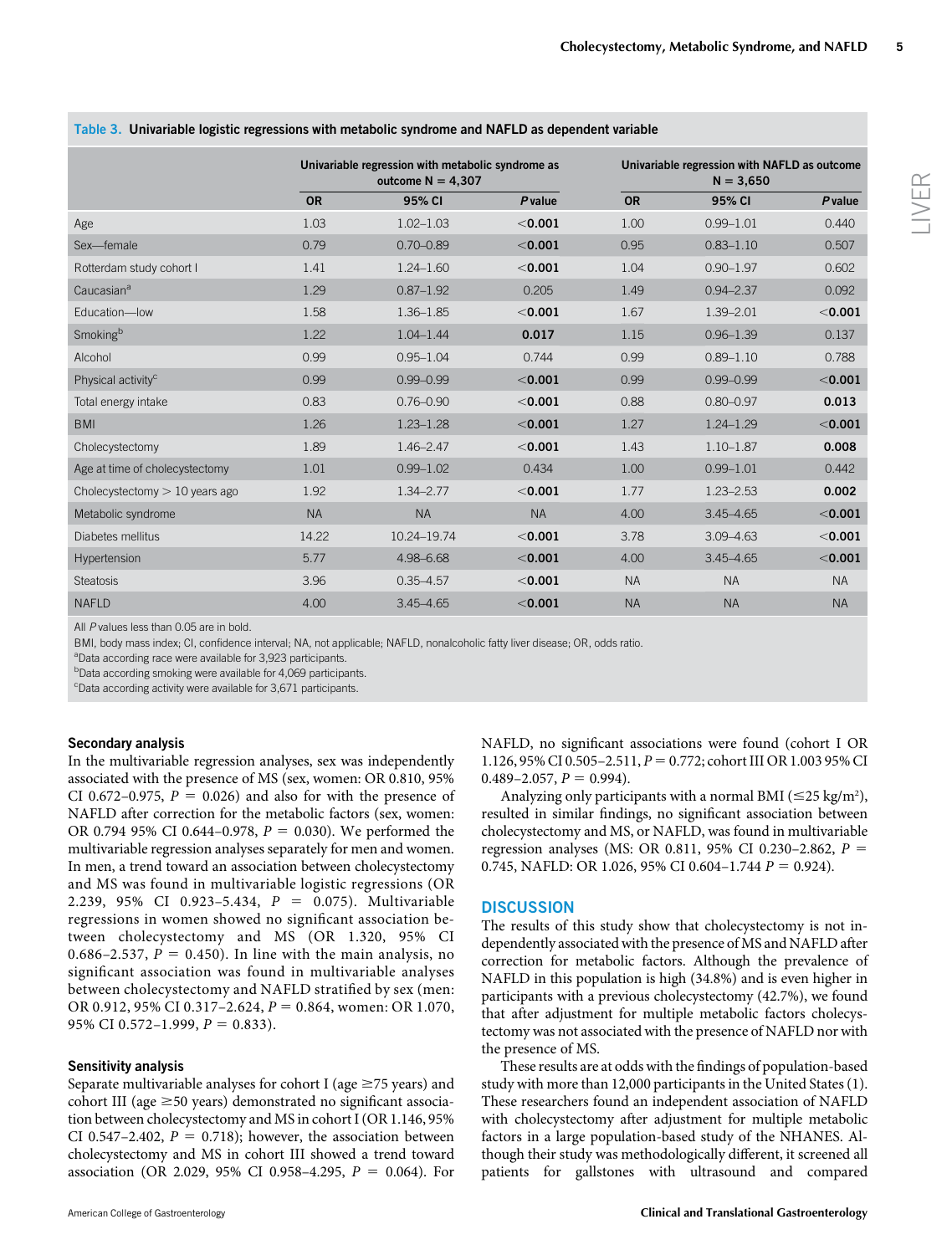LIVER

| Metabolic syndrome, $N = 4,307$ | <b>OR</b> | 95% CI        | P value   | NAFLD, $N = 3.650$              | <b>OR</b> | 95% CI        | P value |
|---------------------------------|-----------|---------------|-----------|---------------------------------|-----------|---------------|---------|
| Step 1                          |           |               |           | Step 1                          |           |               |         |
| Cholecystectomy                 | 1.82      | 1.39-2.38     | < 0.001   | Cholecystectomy                 | 1.44      | $1.10 - 1.88$ | 0.008   |
| Age                             | 1.04      | $1.03 - 1.05$ | < 0.001   | Age                             | 1.00      | $0.99 - 1.02$ | 0.607   |
| Sex-female                      | 0.76      | $0.67 - 0.86$ | < 0.001   | Sex-female                      | 0.94      | $0.82 - 1.08$ | 0.361   |
| Rotterdam Study cohort I        | 0.68      | $0.54 - 0.86$ | 0.001     | Rotterdam Study cohort I        | 0.96      | $0.74 - 1.24$ | 0.961   |
| Step 2                          |           |               |           | Step 2                          |           |               |         |
| Cholecystectomy                 | 1.94      | $1.22 - 3.08$ | 0.005     | Cholecystectomy                 | 1.46      | $0.91 - 2.34$ | 0.117   |
| Age                             | 1.03      | $1.02 - 1.05$ | $<$ 0.001 | Age                             | 1.00      | $0.99 - 1.02$ | 0.729   |
| Sex-female                      | 0.69      | $0.59 - 0.81$ | $<$ 0.001 | Sex-female                      | 0.81      | $0.67 - 0.97$ | 0.023   |
| Rotterdam Study cohort I        | 0.77      | $0.58 - 1.03$ | 0.074     | Rotterdam Study cohort I        | 0.93      | $0.67 - 0.29$ | 0.659   |
| Education-low                   | 1.42      | $1.17 - 1.72$ | $<$ 0.001 | Education-low                   | 1.83      | $1.45 - 2.32$ | < 0.001 |
| Physical activity               | 0.99      | $0.99 - 0.99$ | < 0.001   | Physical activity               | 0.99      | $0.99 - 0.99$ | 0.001   |
| Energy intake                   | 0.86      | $0.78 - 0.95$ | 0.002     | Energy intake                   | 0.91      | $0.81 - 1.02$ | 0.101   |
| Cholecystectomy $>10$ years ago | 0.74      | $0.39 - 1.40$ | 0.351     | Cholecystectomy $>10$ years ago | 1.25      | $0.67 - 2.39$ | 0.495   |
| Step 3                          |           |               |           | Step 3                          |           |               |         |
| Cholecystectomy                 | 1.16      | $0.86 - 2.46$ | 0.158     | Cholecystectomy                 | 1.04      | $0.62 - 1.77$ | 0.874   |
| Age                             | 1.01      | $0.99 - 1.03$ | 0.143     | Age                             | 0.99      | $0.98 - 1.01$ | 0.537   |
| Sex-female                      | 0.81      | $0.67 - 0.98$ | 0.026     | Sex-female                      | 0.79      | $0.64 - 0.98$ | 0.030   |
| Rotterdam Study cohort I        | 1.17      | $0.92 - 1.39$ | 0.062     | Rotterdam Study cohort I        | 1.20      | $0.83 - 1.73$ | 0.328   |
| Education-low                   | 1.04      | $0.83 - 1.31$ | 0.716     | Education-low                   | 1.45      | $1.11 - 1.89$ | 0.006   |
| Physical activity               | 0.99      | $0.99 - 1.00$ | 0.067     | Physical activity               | 0.99      | $0.99 - 1.00$ | 0.319   |
| Energy intake                   | 0.92      | $0.82 - 1.03$ | 0.151     | Energy intake                   | 1.05      | $0.92 - 1.19$ | 0.482   |
| Cholecystectomy $>10$ years ago | 0.73      | $0.35 - 1.55$ | 0.414     | Cholecystectomy $>10$ years ago | 1.01      | $0.48 - 2.14$ | 0.982   |
| Hypertension                    | 4.34      | $3.51 - 5.37$ | < 0.001   | Hypertension                    | 1.03      | $0.80 - 1.33$ | 0.831   |
| Diabetes mellitus               | 8.53      | 5.59-13.03    | $<$ 0.001 | Diabetes mellitus               | 1.99      | 1.48-2.67     | < 0.001 |
| <b>Steatosis</b>                | 1.95      | $1.60 - 2.38$ | < 0.001   | Metabolic syndrome              | 2.01      | $1.61 - 2.51$ | < 0.001 |
| <b>BMI</b>                      | 1.18      | $1.15 - 1.21$ | < 0.001   | <b>BMI</b>                      | 1.24      | $1.21 - 1.28$ | < 0.001 |

Table 4. Stepwise logistic regression models with metabolic syndrome and NAFLD as dependent variables

All P values less than 0.05 are in bold.

BMI, body mass index; CI, confidence interval; NAFLD, nonalcoholic fatty liver disease; OR odds ratio.

participants with cholecystectomy with participants without gallstone disease (no gallstones, no cholecystectomy). Second, they analyzed participants with gallstones separately and found a significant association with NAFLD in men only. The association between gallstone disease and NAFLD has been confirmed in a systematic review including 12, mostly cross-sectional, studies (19). This study showed the wide range in prevalence of gallstones disease and NAFLD from 5% to 50%. Six studies compared patients with gallstones or cholecystectomy with patients with no gallstone disease at all. Of these studies, 2 did not show that gallstone disease was independently associated with NAFLD (20,21), whereas 4 did (22–25). All studies adjusted for different covariates as potential confounders. None of the 12 included studies compared subjects with cholecystectomy to subjects without cholecystectomy. Only one other study, comparable with ours, did comparing cholecystectomy to without cholecystectomy and found similar results; a significant association between cholecystectomy and NAFLD was found, but after adjustment for factors such as BMI, glucose, lipid spectrum, blood pressure, and

liver function, cholecystectomy was not independently associated with NAFLD (26). Several studies showed an association between gallstone disease and MS; however, they all used different confounder correction (27,28).

MS and NAFLD are highly prevalent in patients with gallstones or cholecystectomy; these conditions share common risk factors such as overweight, hypertension, high cholesterol, and DM and are all related to lifestyle (14,29). General practitioners and surgeons should be aware of these lifestyle-related conditions.

As our research counters previous reports on the association between cholecystectomy and NAFLD, prospective clinical data are needed. In such a longitudinal study, incidence of NAFLD and MS could be assessed in patients with gallstones before and after cholecystectomy. The alterations in the dynamics of bile salt recirculation could underly the metabolic anomalies in cholecystectomized patients and needs to be tested (8,30). The presence of cholesterol gallstones is, similar to NAFLD, a hepatic manifestation of MS (31,32). Because it is shown that cholecystectomy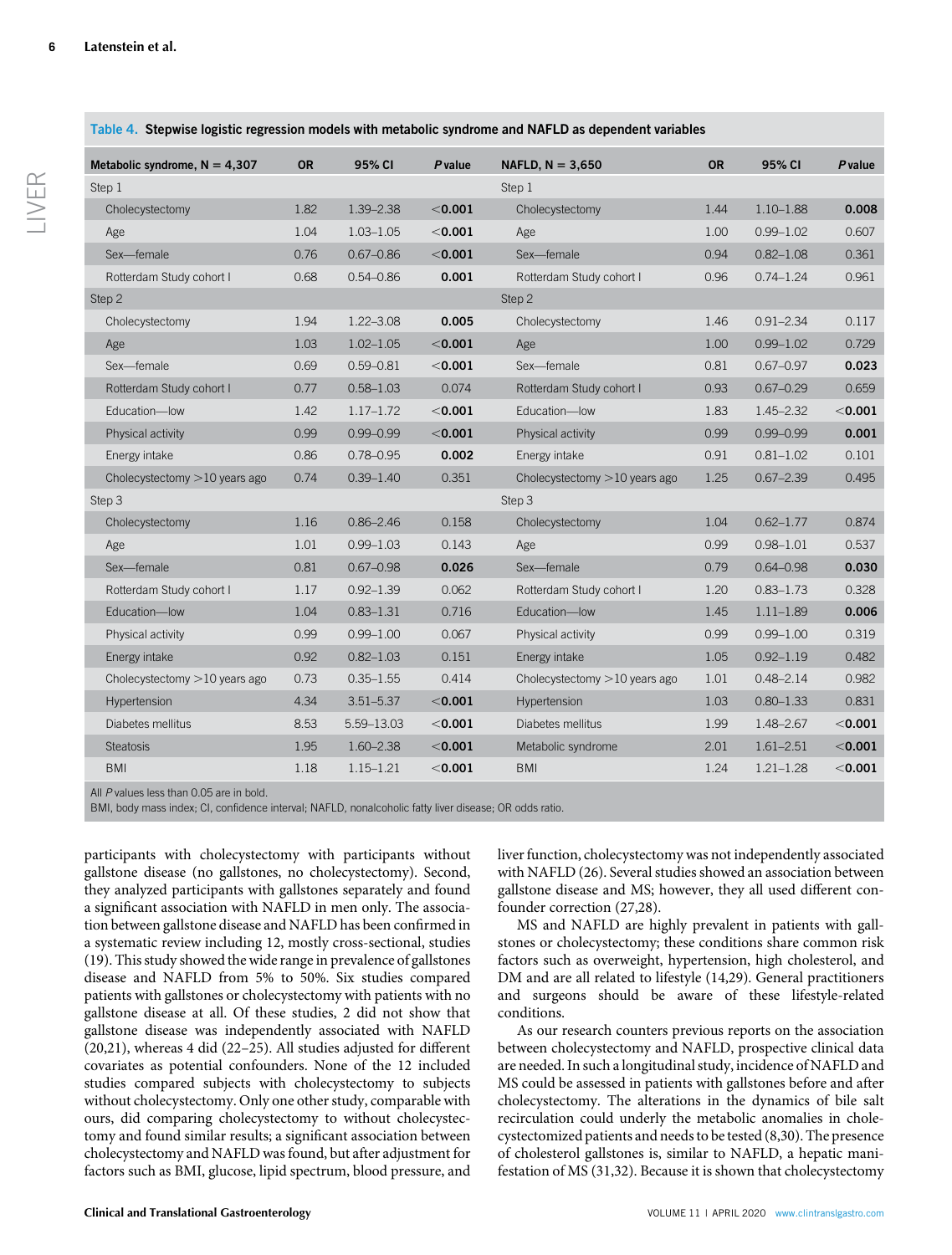LIVER

is a mediocre solution for the treatment of patients with abdominal pain and gallstones, we may need to rethink our practice in patients with symptoms all related to the same metabolic changes (33).

The pathophysiology of steatosis is multifactorial, in which insulin resistance is an important factor (5). The risk of DM type 2 is higher in patients with NAFLD than in those without NAFLD (Supplementary Digital Content 2, [http://links.lww.com/CTG/](http://links.lww.com/CTG/A280) [A280](http://links.lww.com/CTG/A280)) (34). Insulin resistance contributes to the development and progression of NAFLD, by increasing de novo lipogenesis, by decreasing insulin suppression of lipolysis, and subconsequently indirectly by increasing the free fatty acids flux to the liver (35–37). More recently, an increasing number of studies are performed to investigate the influence of insulin resistance on the development of cholesterol gallstones. A study in pregnant women concluded that insulin resistance is a risk factor for incident gallbladder sludge and stones, even after adjustment for BMI (38). Experimental studies describe that insulin resistance decreases cholesterol absorption in the intestine and increases cholesterol synthesis and production of very low-density lipoprotein (39,40). A recent study concludes that hepatic insulin resistance also decreases expression of enzymes for the bile acid synthesis and produces partial resistance to the Farnesoid-X receptor, resulting in a lithogenic bile salt profile (41). Finally, research shows that insulin resistance causes abnormal motility of the gallbladder (42).

We hypothesize that cholecystectomy changes the enterohepatic circulation. Continuous secretion of bile causes a higher exposure of bile acids to peripheral which could result in a different lipid and glucose metabolism (7,43,44), resulting in increased BMI, MS, and development of NAFLD. Because BMI, glucose, and lipids change after cholecystectomy, NAFLD is not associated with cholecystectomy after correction for metabolic factors. Furthermore, a decrease of FGF-19 after cholecystectomy resulting in altered lipid, glucose, and energy metabolism could also have the outcome of an increased BMI and development of NAFLD (8).

This study comes with strengths and limitations. Strengths of our study are the large number of subjects and adjustment for many available metabolic variables, and the follow-up between cholecystectomy and ultrasound was large in many subjects. Moreover, sensitivity analyses were performed to show consistency in data. The largest limitation of this study is the cross-sectional design; ideally, variables were available before and after cholecystectomy; however, long-term longitudinal data on BMI, diabetes, and liver status in cholecystectomy patients are lacking. Furthermore, based on the available data, we could not make a difference in participants with gallstones and without gallstones. Finally, MRI for the diagnosis of NAFLD was not available in the Rotterdam Study, mainly because of the associated costs in such a large study population (45). Invasive tests (as liver biopsy) were not performed because of the ethical concerns. Therefore, NAFLD was diagnosed by ultrasound, which has limitations. Mild, moderate, and severe steatosis could not reliably be separated, that is why we have dichotomized into no steatosis/steatosis, the risk is that we exclude mild steatosis, but the question is how clinically relevant this is if you have <30% lipid droplets. Because inter-reader variability is important in the interpretation of ultrasounds, all images were reevaluated by a single hepatologist. It could well be that many patients with mild steatosis were not included in the NALFD group. Therefore, it may be that results are only representative for moderate–severe steatosis.

In conclusion, MS and NAFLD are common in western populations and are more prevalent in patients with a history of cholecystectomy. However, in contrast to previous studies in our trial, cholecystectomy does not seem independently associated with the presence of MS or moderate/severe NAFLD, in which other metabolic factors may play a more dominant role.

# CONFLICTS OF INTEREST

Guarantor of the article: Philip R. de Reuver, MD, PhD. Specific author contributions: C.S.S.L. and L.J.M.A. substantial contributed to the conception and design of the work, contributed to acquisition, analysis, and interpretation of data for the work, drafted the manuscript, final approved the version to be published, and agreed to be accountable for all aspects of the work in ensuring that questions related to the accuracy or integrity of any part of the work are appropriately investigated and resolved. S.D.M., J.P.H.D., C.J.H.M.v.L., P.R.d.R. interpreted the data for the work, revised the manuscript critically for important intellectual content, final approved the version to be published, and agreed to be accountable for all aspects of the work in ensuring that questions related to the accuracy or integrity of any part of the work are appropriately investigated and resolved.

Financial support: The Rotterdam Study is supported by the Erasmus MC University Medical Centre, Erasmus University Rotterdam, the Netherlands Organization for Scientific Research (NWO), the Netherlands Organization for Health Research and Development (ZonMw), the Research Institute for Diseases in the Elderly (RIDE), the Ministry of Education, Culture and Science, the Ministry of Health, Welfare and Sports, the European Commission (DG XII), and by the Municipality of Rotterdam.

Potential competing interests: None to report.

Informed consent: Written informed consent was obtained from all participants.

# Study Highlights

# WHAT IS KNOWN

- Gallstones, MS, and NAFLD are associated diseases.
- $\blacktriangleright$  Cholecystectomy is suggested to be a risk factor for NAFLD.

# WHAT IS NEW HERE

- MS and NAFLD are more prevalent in patients with a history of cholecystectomy, compared with patients without a history of cholecystectomy.
- In contrast to previous studies, cholecystectomy is not independently associated with MS or NAFLD after correction for multiple metabolic factors.

# TRANSLATIONAL IMPACT

FLD and gallstone disease share common metabolic risk factors such as overweight, hypertension, high cholesterol, diabetes mellitus, and are all related to lifestyle. The relationship between cholecystectomy and NAFLD is complex and needs further investigation in order to fully inform patients about the long-term consequences of a cholecystectomy.